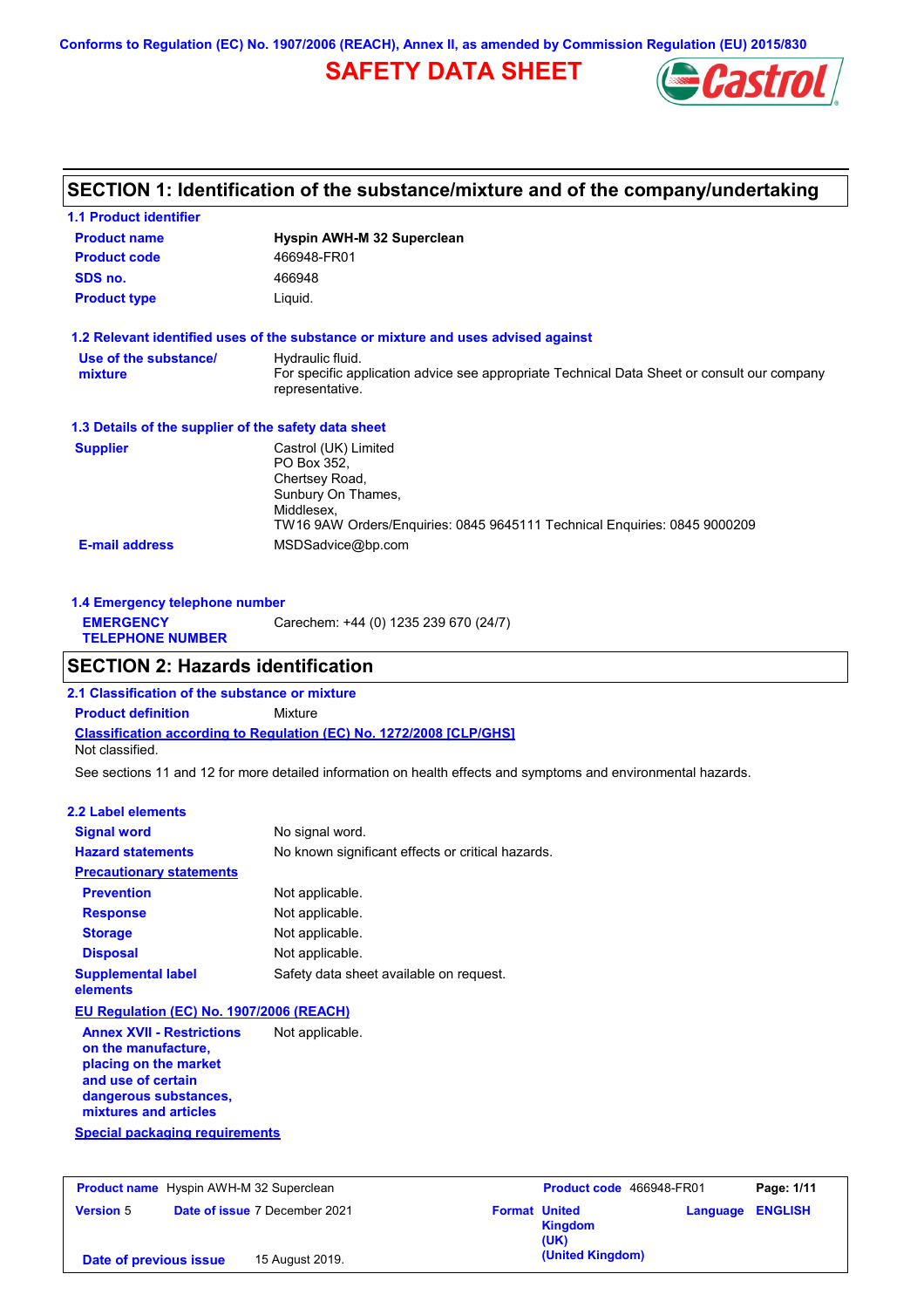# **SECTION 2: Hazards identification**

| <b>Containers to be fitted</b><br>with child-resistant<br>fastenings                                                     | Not applicable.                                                                                                                                                                                                                                                                        |
|--------------------------------------------------------------------------------------------------------------------------|----------------------------------------------------------------------------------------------------------------------------------------------------------------------------------------------------------------------------------------------------------------------------------------|
| <b>Tactile warning of danger</b>                                                                                         | Not applicable.                                                                                                                                                                                                                                                                        |
| 2.3 Other hazards                                                                                                        |                                                                                                                                                                                                                                                                                        |
| <b>Results of PBT and vPvB</b><br>assessment                                                                             | Product does not meet the criteria for PBT or vPvB according to Regulation (EC) No. 1907/2006,<br>Annex XIII.                                                                                                                                                                          |
| <b>Product meets the criteria</b><br>for PBT or vPvB according<br>to Regulation (EC) No.<br><b>1907/2006, Annex XIII</b> | This mixture does not contain any substances that are assessed to be a PBT or a vPvB.                                                                                                                                                                                                  |
| Other hazards which do<br>not result in classification                                                                   | Defatting to the skin.<br>Note: High Pressure Applications<br>Injections through the skin resulting from contact with the product at high pressure constitute a<br>major medical emergency.<br>See 'Notes to physician' under First-Aid Measures, Section 4 of this Safety Data Sheet. |

### **SECTION 3: Composition/information on ingredients**

| <b>3.2 Mixtures</b>                                                    |                                                                                        |             |                                               |             |
|------------------------------------------------------------------------|----------------------------------------------------------------------------------------|-------------|-----------------------------------------------|-------------|
| <b>Product definition</b><br>Mixture                                   |                                                                                        |             |                                               |             |
| $\cancel{\text{High}}$ ly refined base oil (IP 346 DMSO extract < 3%). | Proprietary performance additives.                                                     |             |                                               |             |
| <b>Product/ingredient</b><br>name                                      | <b>Identifiers</b>                                                                     | $\%$        | <b>Regulation (EC) No.</b><br>1272/2008 [CLP] | <b>Type</b> |
| Distillates (petroleum), hydrotreated<br>heavy paraffinic              | REACH #: 01-2119484627-25<br>EC: $265-157-1$<br>CAS: 64742-54-7<br>Index: 649-467-00-8 | 225 - ≤50   | Asp. Tox. 1, H304                             | $[1]$       |
| Distillates (petroleum), solvent-<br>dewaxed heavy paraffinic          | REACH #: 01-2119471299-27<br>EC: 265-169-7<br>CAS: 64742-65-0<br>Index: 649-474-00-6   | $≥25 - ≤50$ | Asp. Tox. 1, H304                             | $[1]$       |

#### **See Section 16 for the full text of the H statements declared above.**

**Type** 

[1] Substance classified with a health or environmental hazard

[2] Substance with a workplace exposure limit

[3] Substance meets the criteria for PBT according to Regulation (EC) No. 1907/2006, Annex XIII

[4] Substance meets the criteria for vPvB according to Regulation (EC) No. 1907/2006, Annex XIII

[5] Substance of equivalent concern

[6] Additional disclosure due to company policy

Occupational exposure limits, if available, are listed in Section 8.

### **SECTION 4: First aid measures**

#### **4.1 Description of first aid measures**

| Eye contact                       | In case of contact, immediately flush eyes with plenty of water for at least 15 minutes. Eyelids<br>should be held away from the eyeball to ensure thorough rinsing. Check for and remove any<br>contact lenses. Get medical attention. |
|-----------------------------------|-----------------------------------------------------------------------------------------------------------------------------------------------------------------------------------------------------------------------------------------|
| <b>Skin contact</b>               | Wash skin thoroughly with soap and water or use recognised skin cleanser. Remove<br>contaminated clothing and shoes. Wash clothing before reuse. Clean shoes thoroughly before<br>reuse. Get medical attention if irritation develops.  |
| <b>Inhalation</b>                 | If inhaled, remove to fresh air. Get medical attention if symptoms occur.                                                                                                                                                               |
| <b>Ingestion</b>                  | Do not induce vomiting unless directed to do so by medical personnel. Get medical attention if<br>symptoms occur.                                                                                                                       |
| <b>Protection of first-aiders</b> | No action shall be taken involving any personal risk or without suitable training.                                                                                                                                                      |

#### **4.2 Most important symptoms and effects, both acute and delayed**

See Section 11 for more detailed information on health effects and symptoms. **Potential acute health effects**

| <b>Product name</b> Hyspin AWH-M 32 Superclean |                                      |                      | <b>Product code</b> 466948-FR01 |                         | Page: 2/11 |
|------------------------------------------------|--------------------------------------|----------------------|---------------------------------|-------------------------|------------|
| <b>Version 5</b>                               | <b>Date of issue 7 December 2021</b> | <b>Format United</b> | <b>Kingdom</b><br>(UK)          | <b>Language ENGLISH</b> |            |
| Date of previous issue                         | 15 August 2019.                      |                      | (United Kingdom)                |                         |            |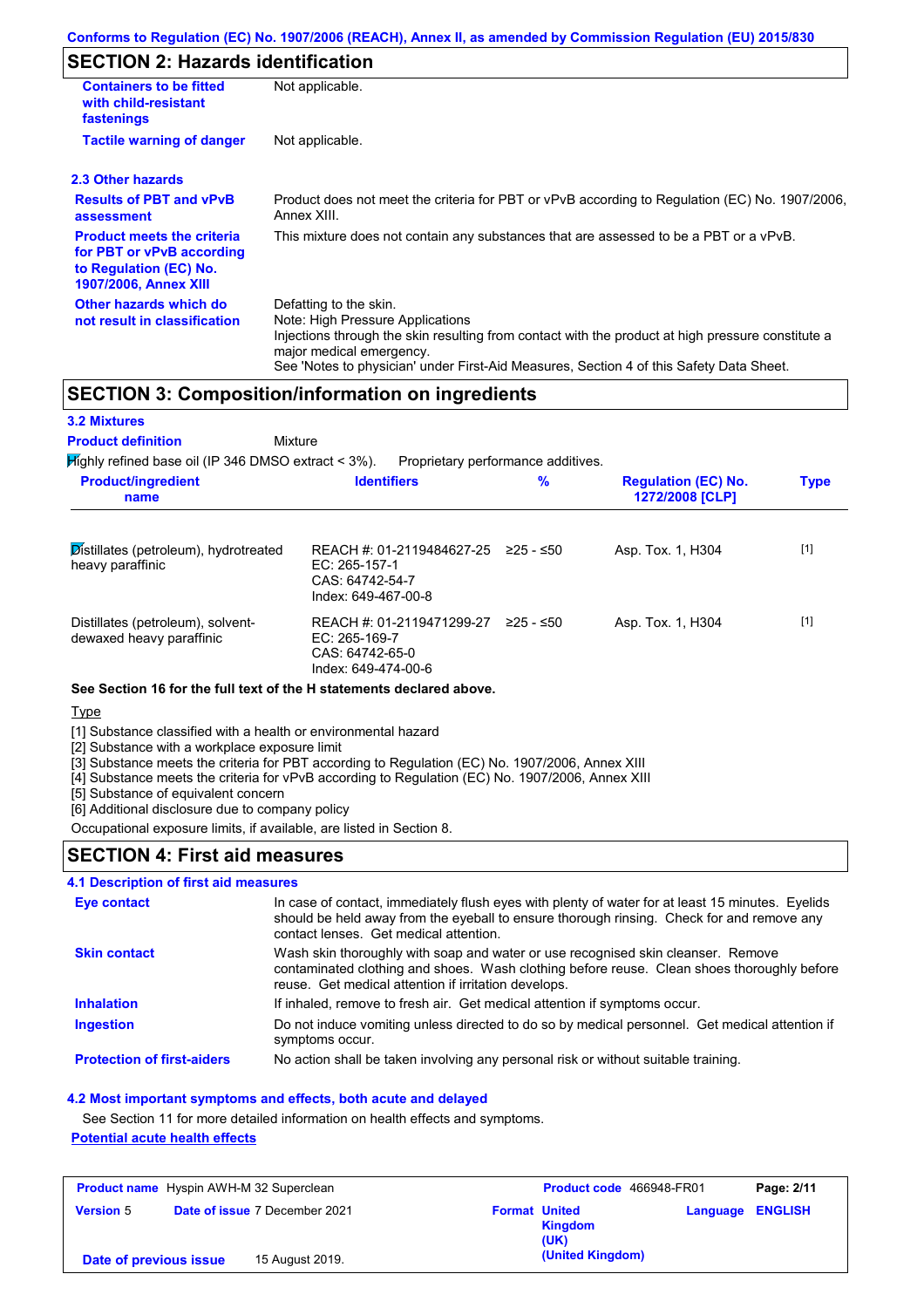# **SECTION 4: First aid measures**

| <b>Inhalation</b>         | Vapour inhalation under ambient conditions is not normally a problem due to low vapour<br>pressure.               |
|---------------------------|-------------------------------------------------------------------------------------------------------------------|
| <b>Ingestion</b>          | No known significant effects or critical hazards.                                                                 |
| <b>Skin contact</b>       | Defatting to the skin. May cause skin dryness and irritation.                                                     |
| Eye contact               | No known significant effects or critical hazards.                                                                 |
|                           | Delayed and immediate effects as well as chronic effects from short and long-term exposure                        |
| <b>Inhalation</b>         | Overexposure to the inhalation of airborne droplets or aerosols may cause irritation of the<br>respiratory tract. |
| <b>Ingestion</b>          | Ingestion of large quantities may cause nausea and diarrhoea.                                                     |
| <b>Skin contact</b>       | Prolonged or repeated contact can defat the skin and lead to irritation and/or dermatitis.                        |
| <b>Eye contact</b>        | Potential risk of transient stinging or redness if accidental eye contact occurs.                                 |
|                           | 4.3 Indication of any immediate medical attention and special treatment needed                                    |
| <b>Notes to physician</b> | Treatment should in general be symptomatic and directed to relieving any effects.                                 |

| Note: High Pressure Applications                                                                  |
|---------------------------------------------------------------------------------------------------|
| Injections through the skin resulting from contact with the product at high pressure constitute a |
| major medical emergency. Injuries may not appear serious at first but within a few hours tissue   |
| becomes swollen, discoloured and extremely painful with extensive subcutaneous necrosis.          |
| Surgical exploration should be undertaken without delay. Thorough and extensive debridement       |
| of the wound and underlying tissue is necessary to minimise tissue loss and prevent or limit      |
| permanent damage. Note that high pressure may force the product considerable distances            |
| along tissue planes.                                                                              |

# **SECTION 5: Firefighting measures**

| 5.1 Extinguishing media                                   |                                                                                                                                                                                                                                                                                                                                                                   |
|-----------------------------------------------------------|-------------------------------------------------------------------------------------------------------------------------------------------------------------------------------------------------------------------------------------------------------------------------------------------------------------------------------------------------------------------|
| <b>Suitable extinguishing</b><br>media                    | In case of fire, use foam, dry chemical or carbon dioxide extinguisher or spray.                                                                                                                                                                                                                                                                                  |
| <b>Unsuitable extinguishing</b><br>media                  | Do not use water jet. The use of a water jet may cause the fire to spread by splashing the<br>burning product.                                                                                                                                                                                                                                                    |
| 5.2 Special hazards arising from the substance or mixture |                                                                                                                                                                                                                                                                                                                                                                   |
| <b>Hazards from the</b><br>substance or mixture           | In a fire or if heated, a pressure increase will occur and the container may burst.                                                                                                                                                                                                                                                                               |
| <b>Hazardous combustion</b>                               | Combustion products may include the following:                                                                                                                                                                                                                                                                                                                    |
| <b>products</b>                                           | carbon oxides (CO, CO <sub>2</sub> ) (carbon monoxide, carbon dioxide)                                                                                                                                                                                                                                                                                            |
| 5.3 Advice for firefighters                               |                                                                                                                                                                                                                                                                                                                                                                   |
| <b>Special precautions for</b><br>fire-fighters           | No action shall be taken involving any personal risk or without suitable training. Promptly<br>isolate the scene by removing all persons from the vicinity of the incident if there is a fire.                                                                                                                                                                    |
| <b>Special protective</b><br>equipment for fire-fighters  | Fire-fighters should wear appropriate protective equipment and self-contained breathing<br>apparatus (SCBA) with a full face-piece operated in positive pressure mode. Clothing for fire-<br>fighters (including helmets, protective boots and gloves) conforming to European standard EN<br>469 will provide a basic level of protection for chemical incidents. |

## **SECTION 6: Accidental release measures**

|                                         | 6.1 Personal precautions, protective equipment and emergency procedures                                                                                                                                                                                                                                                             |
|-----------------------------------------|-------------------------------------------------------------------------------------------------------------------------------------------------------------------------------------------------------------------------------------------------------------------------------------------------------------------------------------|
| For non-emergency<br>personnel          | No action shall be taken involving any personal risk or without suitable training. Evacuate<br>surrounding areas. Keep unnecessary and unprotected personnel from entering. Do not touch<br>or walk through spilt material. Floors may be slippery; use care to avoid falling. Put on<br>appropriate personal protective equipment. |
| For emergency responders                | If specialised clothing is required to deal with the spillage, take note of any information in<br>Section 8 on suitable and unsuitable materials. See also the information in "For non-<br>emergency personnel".                                                                                                                    |
| <b>6.2 Environmental</b><br>precautions | Avoid dispersal of spilt material and runoff and contact with soil, waterways, drains and sewers.<br>Inform the relevant authorities if the product has caused environmental pollution (sewers,<br>waterways, soil or air).                                                                                                         |

### **6.3 Methods and material for containment and cleaning up**

| <b>Product name</b> Hyspin AWH-M 32 Superclean |  |                                      | Product code 466948-FR01 | Page: 3/11                                     |          |                |
|------------------------------------------------|--|--------------------------------------|--------------------------|------------------------------------------------|----------|----------------|
| <b>Version 5</b>                               |  | <b>Date of issue 7 December 2021</b> |                          | <b>Format United</b><br><b>Kingdom</b><br>(UK) | Language | <b>ENGLISH</b> |
| Date of previous issue                         |  | 15 August 2019.                      |                          | (United Kingdom)                               |          |                |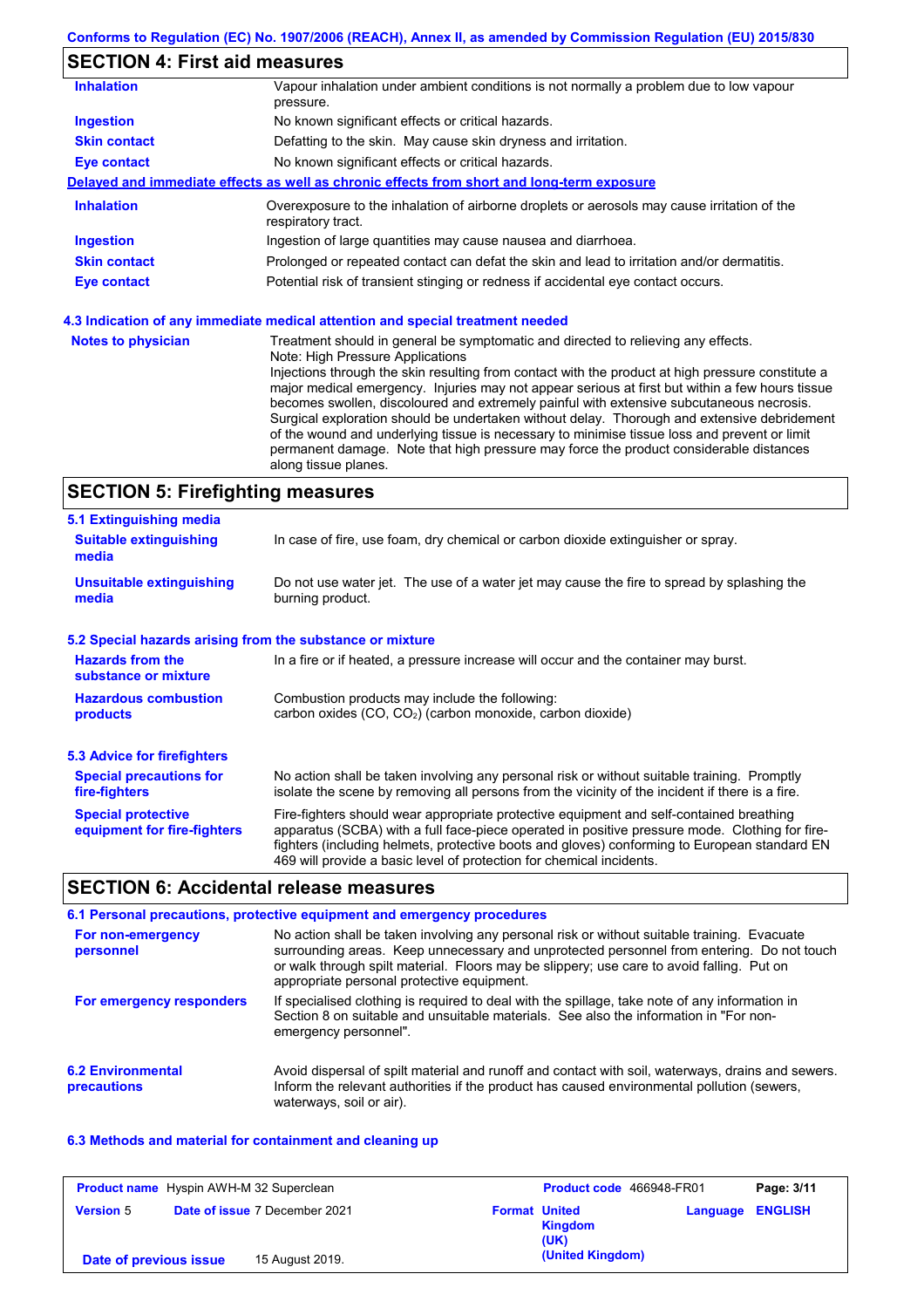# **SECTION 6: Accidental release measures**

| <b>Small spill</b>                        | Stop leak if without risk. Move containers from spill area. Absorb with an inert material and<br>place in an appropriate waste disposal container. Dispose of via a licensed waste disposal<br>contractor.                                                                                                                                                                                     |
|-------------------------------------------|------------------------------------------------------------------------------------------------------------------------------------------------------------------------------------------------------------------------------------------------------------------------------------------------------------------------------------------------------------------------------------------------|
| Large spill                               | Stop leak if without risk. Move containers from spill area. Prevent entry into sewers, water<br>courses, basements or confined areas. Contain and collect spillage with non-combustible,<br>absorbent material e.g. sand, earth, vermiculite or diatomaceous earth and place in container<br>for disposal according to local regulations. Dispose of via a licensed waste disposal contractor. |
| 6.4 Reference to other<br><b>sections</b> | See Section 1 for emergency contact information.<br>See Section 5 for firefighting measures.<br>See Section 8 for information on appropriate personal protective equipment.<br>See Section 12 for environmental precautions.<br>See Section 13 for additional waste treatment information.                                                                                                     |

# **SECTION 7: Handling and storage**

| 7.1 Precautions for safe handling                                             |                                                                                                                                                                                                                                                                                                                                                                                                                                                                                          |
|-------------------------------------------------------------------------------|------------------------------------------------------------------------------------------------------------------------------------------------------------------------------------------------------------------------------------------------------------------------------------------------------------------------------------------------------------------------------------------------------------------------------------------------------------------------------------------|
| <b>Protective measures</b>                                                    | Put on appropriate personal protective equipment.                                                                                                                                                                                                                                                                                                                                                                                                                                        |
| <b>Advice on general</b><br>occupational hygiene                              | Eating, drinking and smoking should be prohibited in areas where this material is handled,<br>stored and processed. Wash thoroughly after handling. Remove contaminated clothing and<br>protective equipment before entering eating areas. See also Section 8 for additional<br>information on hygiene measures.                                                                                                                                                                         |
| <b>7.2 Conditions for safe</b><br>storage, including any<br>incompatibilities | Store in accordance with local regulations. Store in a dry, cool and well-ventilated area, away<br>from incompatible materials (see Section 10). Keep away from heat and direct sunlight. Keep<br>container tightly closed and sealed until ready for use. Containers that have been opened must<br>be carefully resealed and kept upright to prevent leakage. Store and use only in equipment/<br>containers designed for use with this product. Do not store in unlabelled containers. |
| <b>Not suitable</b>                                                           | Prolonged exposure to elevated temperature                                                                                                                                                                                                                                                                                                                                                                                                                                               |
| 7.3 Specific end use(s)                                                       |                                                                                                                                                                                                                                                                                                                                                                                                                                                                                          |
| <b>Recommendations</b>                                                        | See section 1.2 and Exposure scenarios in annex, if applicable.                                                                                                                                                                                                                                                                                                                                                                                                                          |
|                                                                               |                                                                                                                                                                                                                                                                                                                                                                                                                                                                                          |

### **SECTION 8: Exposure controls/personal protection**

### **8.1 Control parameters**

| <b>Occupational exposure limits</b>                                                                                                                                                                                                                                    |  |                                                                                                                                                                                                                                                                                                                                                                                                                                                                                                                                                                                                                                                                                                                                                                                                                                                                                                                                                                                                                            |  |  |
|------------------------------------------------------------------------------------------------------------------------------------------------------------------------------------------------------------------------------------------------------------------------|--|----------------------------------------------------------------------------------------------------------------------------------------------------------------------------------------------------------------------------------------------------------------------------------------------------------------------------------------------------------------------------------------------------------------------------------------------------------------------------------------------------------------------------------------------------------------------------------------------------------------------------------------------------------------------------------------------------------------------------------------------------------------------------------------------------------------------------------------------------------------------------------------------------------------------------------------------------------------------------------------------------------------------------|--|--|
| <b>Product/ingredient name</b>                                                                                                                                                                                                                                         |  | <b>Exposure limit values</b>                                                                                                                                                                                                                                                                                                                                                                                                                                                                                                                                                                                                                                                                                                                                                                                                                                                                                                                                                                                               |  |  |
| No exposure limit value known.                                                                                                                                                                                                                                         |  |                                                                                                                                                                                                                                                                                                                                                                                                                                                                                                                                                                                                                                                                                                                                                                                                                                                                                                                                                                                                                            |  |  |
| Whilst specific OELs for certain components may be shown in this section, other components may be present in any mist,<br>vapour or dust produced. Therefore, the specific OELs may not be applicable to the product as a whole and are provided for<br>quidance only. |  |                                                                                                                                                                                                                                                                                                                                                                                                                                                                                                                                                                                                                                                                                                                                                                                                                                                                                                                                                                                                                            |  |  |
| <b>Recommended monitoring</b><br>procedures                                                                                                                                                                                                                            |  | If this product contains ingredients with exposure limits, personal, workplace atmosphere or<br>biological monitoring may be required to determine the effectiveness of the ventilation or other<br>control measures and/or the necessity to use respiratory protective equipment. Reference<br>should be made to monitoring standards, such as the following: European Standard EN 689<br>(Workplace atmospheres - Guidance for the assessment of exposure by inhalation to chemical<br>agents for comparison with limit values and measurement strategy) European Standard EN<br>14042 (Workplace atmospheres - Guide for the application and use of procedures for the<br>assessment of exposure to chemical and biological agents) European Standard EN 482<br>(Workplace atmospheres - General requirements for the performance of procedures for the<br>measurement of chemical agents) Reference to national guidance documents for methods for<br>the determination of hazardous substances will also be required. |  |  |
| <b>Derived No Effect Level</b><br>No DNELs/DMELs available.                                                                                                                                                                                                            |  |                                                                                                                                                                                                                                                                                                                                                                                                                                                                                                                                                                                                                                                                                                                                                                                                                                                                                                                                                                                                                            |  |  |

### **Predicted No Effect Concentration**

No PNECs available

### **8.2 Exposure controls**

| <b>Product name</b> Hyspin AWH-M 32 Superclean |  |                               | <b>Product code</b> 466948-FR01 | Page: 4/11             |                         |  |
|------------------------------------------------|--|-------------------------------|---------------------------------|------------------------|-------------------------|--|
| <b>Version 5</b>                               |  | Date of issue 7 December 2021 | <b>Format United</b>            | <b>Kingdom</b><br>(UK) | <b>Language ENGLISH</b> |  |
| Date of previous issue                         |  | 15 August 2019.               |                                 | (United Kingdom)       |                         |  |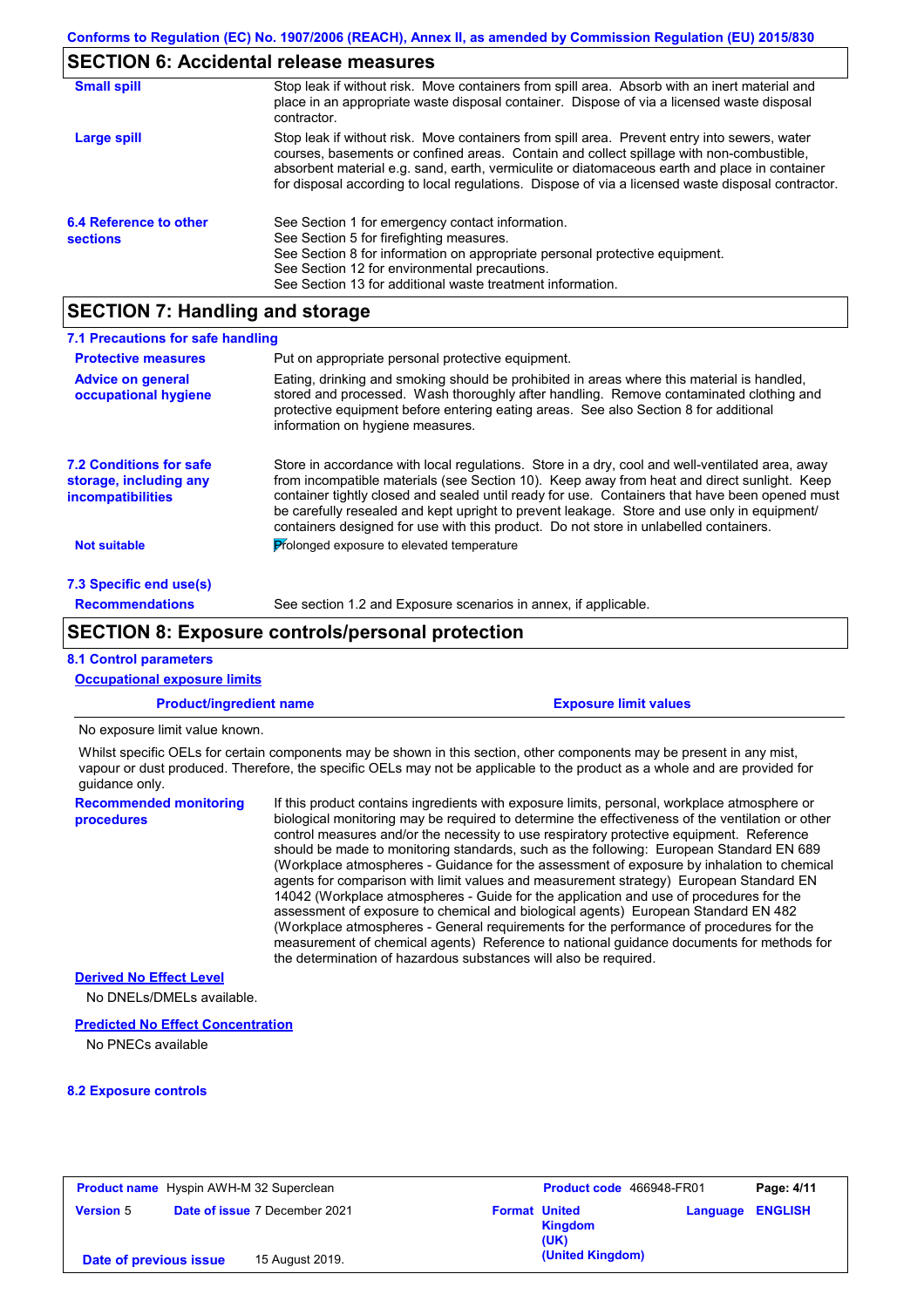# **SECTION 8: Exposure controls/personal protection**

| <b>Appropriate engineering</b><br>controls     | Provide exhaust ventilation or other engineering controls to keep the relevant airborne<br>concentrations below their respective occupational exposure limits.<br>All activities involving chemicals should be assessed for their risks to health, to ensure<br>exposures are adequately controlled. Personal protective equipment should only be considered<br>after other forms of control measures (e.g. engineering controls) have been suitably evaluated.<br>Personal protective equipment should conform to appropriate standards, be suitable for use, be<br>kept in good condition and properly maintained.<br>Your supplier of personal protective equipment should be consulted for advice on selection and<br>appropriate standards. For further information contact your national organisation for standards.<br>The final choice of protective equipment will depend upon a risk assessment. It is important to<br>ensure that all items of personal protective equipment are compatible. |                          |            |
|------------------------------------------------|---------------------------------------------------------------------------------------------------------------------------------------------------------------------------------------------------------------------------------------------------------------------------------------------------------------------------------------------------------------------------------------------------------------------------------------------------------------------------------------------------------------------------------------------------------------------------------------------------------------------------------------------------------------------------------------------------------------------------------------------------------------------------------------------------------------------------------------------------------------------------------------------------------------------------------------------------------------------------------------------------------|--------------------------|------------|
| <b>Individual protection measures</b>          |                                                                                                                                                                                                                                                                                                                                                                                                                                                                                                                                                                                                                                                                                                                                                                                                                                                                                                                                                                                                         |                          |            |
| <b>Hygiene measures</b>                        | Wash hands, forearms and face thoroughly after handling chemical products, before eating,<br>smoking and using the lavatory and at the end of the working period. Ensure that eyewash<br>stations and safety showers are close to the workstation location.                                                                                                                                                                                                                                                                                                                                                                                                                                                                                                                                                                                                                                                                                                                                             |                          |            |
| <b>Respiratory protection</b>                  | In case of insufficient ventilation, wear suitable respiratory equipment.<br>The correct choice of respiratory protection depends upon the chemicals being handled, the<br>conditions of work and use, and the condition of the respiratory equipment. Safety procedures<br>should be developed for each intended application. Respiratory protection equipment should<br>therefore be chosen in consultation with the supplier/manufacturer and with a full assessment<br>of the working conditions.                                                                                                                                                                                                                                                                                                                                                                                                                                                                                                   |                          |            |
| <b>Eye/face protection</b>                     | Safety glasses with side shields.                                                                                                                                                                                                                                                                                                                                                                                                                                                                                                                                                                                                                                                                                                                                                                                                                                                                                                                                                                       |                          |            |
| <b>Skin protection</b>                         |                                                                                                                                                                                                                                                                                                                                                                                                                                                                                                                                                                                                                                                                                                                                                                                                                                                                                                                                                                                                         |                          |            |
| <b>Hand protection</b>                         | <b>General Information:</b>                                                                                                                                                                                                                                                                                                                                                                                                                                                                                                                                                                                                                                                                                                                                                                                                                                                                                                                                                                             |                          |            |
|                                                | Because specific work environments and material handling practices vary, safety procedures<br>should be developed for each intended application. The correct choice of protective gloves<br>depends upon the chemicals being handled, and the conditions of work and use. Most gloves<br>provide protection for only a limited time before they must be discarded and replaced (even the<br>best chemically resistant gloves will break down after repeated chemical exposures).                                                                                                                                                                                                                                                                                                                                                                                                                                                                                                                        |                          |            |
|                                                | Gloves should be chosen in consultation with the supplier / manufacturer and taking account of<br>a full assessment of the working conditions.                                                                                                                                                                                                                                                                                                                                                                                                                                                                                                                                                                                                                                                                                                                                                                                                                                                          |                          |            |
|                                                | Recommended: Nitrile gloves.<br><b>Breakthrough time:</b>                                                                                                                                                                                                                                                                                                                                                                                                                                                                                                                                                                                                                                                                                                                                                                                                                                                                                                                                               |                          |            |
|                                                | Breakthrough time data are generated by glove manufacturers under laboratory test conditions<br>and represent how long a glove can be expected to provide effective permeation resistance. It<br>is important when following breakthrough time recommendations that actual workplace<br>conditions are taken into account. Always consult with your glove supplier for up-to-date<br>technical information on breakthrough times for the recommended glove type.<br>Our recommendations on the selection of gloves are as follows:                                                                                                                                                                                                                                                                                                                                                                                                                                                                      |                          |            |
|                                                | Continuous contact:                                                                                                                                                                                                                                                                                                                                                                                                                                                                                                                                                                                                                                                                                                                                                                                                                                                                                                                                                                                     |                          |            |
|                                                | Gloves with a minimum breakthrough time of 240 minutes, or >480 minutes if suitable gloves<br>can be obtained.                                                                                                                                                                                                                                                                                                                                                                                                                                                                                                                                                                                                                                                                                                                                                                                                                                                                                          |                          |            |
|                                                | If suitable gloves are not available to offer that level of protection, gloves with shorter<br>breakthrough times may be acceptable as long as appropriate glove maintenance and<br>replacement regimes are determined and adhered to.                                                                                                                                                                                                                                                                                                                                                                                                                                                                                                                                                                                                                                                                                                                                                                  |                          |            |
|                                                | Short-term / splash protection:                                                                                                                                                                                                                                                                                                                                                                                                                                                                                                                                                                                                                                                                                                                                                                                                                                                                                                                                                                         |                          |            |
|                                                | Recommended breakthrough times as above.<br>It is recognised that for short-term, transient exposures, gloves with shorter breakthrough times<br>may commonly be used. Therefore, appropriate maintenance and replacement regimes must<br>be determined and rigorously followed.                                                                                                                                                                                                                                                                                                                                                                                                                                                                                                                                                                                                                                                                                                                        |                          |            |
|                                                | <b>Glove Thickness:</b>                                                                                                                                                                                                                                                                                                                                                                                                                                                                                                                                                                                                                                                                                                                                                                                                                                                                                                                                                                                 |                          |            |
|                                                | For general applications, we recommend gloves with a thickness typically greater than 0.35 mm.                                                                                                                                                                                                                                                                                                                                                                                                                                                                                                                                                                                                                                                                                                                                                                                                                                                                                                          |                          |            |
|                                                | It should be emphasised that glove thickness is not necessarily a good predictor of glove<br>resistance to a specific chemical, as the permeation efficiency of the glove will be dependent<br>on the exact composition of the glove material. Therefore, glove selection should also be based<br>on consideration of the task requirements and knowledge of breakthrough times.<br>Glove thickness may also vary depending on the glove manufacturer, the glove type and the                                                                                                                                                                                                                                                                                                                                                                                                                                                                                                                           |                          |            |
| <b>Product name</b> Hyspin AWH-M 32 Superclean |                                                                                                                                                                                                                                                                                                                                                                                                                                                                                                                                                                                                                                                                                                                                                                                                                                                                                                                                                                                                         | Product code 466948-FR01 | Page: 5/11 |

| <b>Product name</b> Hyspin AWH-M 32 Superclean |                                      | <b>Product code</b> 466948-FR01                |                         | Page: 5/11 |
|------------------------------------------------|--------------------------------------|------------------------------------------------|-------------------------|------------|
| <b>Version 5</b>                               | <b>Date of issue 7 December 2021</b> | <b>Format United</b><br><b>Kingdom</b><br>(UK) | <b>Language ENGLISH</b> |            |
| Date of previous issue                         | 15 August 2019.                      | (United Kingdom)                               |                         |            |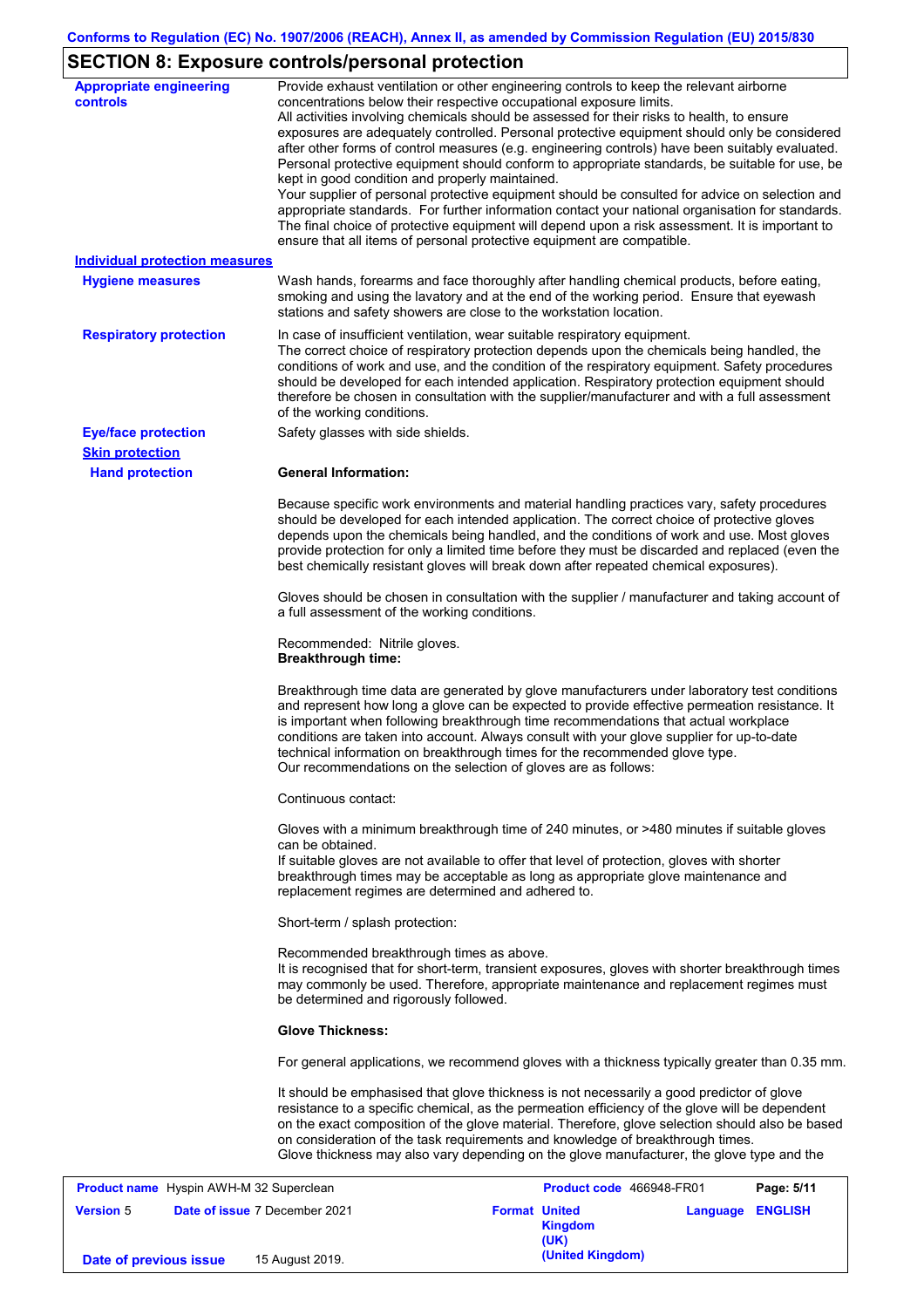# **SECTION 8: Exposure controls/personal protection**

|                                           | glove model. Therefore, the manufacturers' technical data should always be taken into account<br>to ensure selection of the most appropriate glove for the task.                                                                                                                                                                                                                                                                                                                                                                                                                                                                                                                      |
|-------------------------------------------|---------------------------------------------------------------------------------------------------------------------------------------------------------------------------------------------------------------------------------------------------------------------------------------------------------------------------------------------------------------------------------------------------------------------------------------------------------------------------------------------------------------------------------------------------------------------------------------------------------------------------------------------------------------------------------------|
|                                           | Note: Depending on the activity being conducted, gloves of varying thickness may be required<br>for specific tasks. For example:                                                                                                                                                                                                                                                                                                                                                                                                                                                                                                                                                      |
|                                           | • Thinner gloves (down to 0.1 mm or less) may be required where a high degree of manual<br>dexterity is needed. However, these gloves are only likely to give short duration protection and<br>would normally be just for single use applications, then disposed of.                                                                                                                                                                                                                                                                                                                                                                                                                  |
|                                           | • Thicker gloves (up to 3 mm or more) may be required where there is a mechanical (as well<br>as a chemical) risk i.e. where there is abrasion or puncture potential.                                                                                                                                                                                                                                                                                                                                                                                                                                                                                                                 |
| <b>Skin and body</b>                      | Use of protective clothing is good industrial practice.<br>Personal protective equipment for the body should be selected based on the task being<br>performed and the risks involved and should be approved by a specialist before handling this<br>product.<br>Cotton or polyester/cotton overalls will only provide protection against light superficial<br>contamination that will not soak through to the skin. Overalls should be laundered on a regular<br>basis. When the risk of skin exposure is high (e.g. when cleaning up spillages or if there is a<br>risk of splashing) then chemical resistant aprons and/or impervious chemical suits and boots<br>will be required. |
| <b>Refer to standards:</b>                | Respiratory protection: EN 529<br>Gloves: EN 420, EN 374<br>Eye protection: EN 166<br>Filtering half-mask: EN 149<br>Filtering half-mask with valve: EN 405<br>Half-mask: EN 140 plus filter<br>Full-face mask: EN 136 plus filter<br>Particulate filters: EN 143<br>Gas/combined filters: EN 14387                                                                                                                                                                                                                                                                                                                                                                                   |
| <b>Environmental exposure</b><br>controls | Emissions from ventilation or work process equipment should be checked to ensure they<br>comply with the requirements of environmental protection legislation. In some cases, fume<br>scrubbers, filters or engineering modifications to the process equipment will be necessary to<br>reduce emissions to acceptable levels.                                                                                                                                                                                                                                                                                                                                                         |

# **SECTION 9: Physical and chemical properties**

The conditions of measurement of all properties are at standard temperature and pressure unless otherwise indicated.

### **9.1 Information on basic physical and chemical properties**

| <b>Appearance</b>                               |                                              |
|-------------------------------------------------|----------------------------------------------|
| <b>Physical state</b>                           | Liquid.                                      |
| <b>Colour</b>                                   | Yellow. [Light]                              |
| <b>Odour</b>                                    | Not available.                               |
| <b>Odour threshold</b>                          | Not available.                               |
| рH                                              | Mot applicable.                              |
| <b>Melting point/freezing point</b>             | Not available.                               |
| Initial boiling point and boiling<br>range      | Not available.                               |
| <b>Pour point</b>                               | $-39$ °C                                     |
| <b>Flash point</b>                              | Closed cup: >190°C (>374°F) [Pensky-Martens] |
| <b>Evaporation rate</b>                         | Not available.                               |
| Flammability (solid, gas)                       | Not available.                               |
| Upper/lower flammability or<br>explosive limits | Not available.                               |
| <b>Vapour pressure</b>                          | Not available.                               |

| <b>Product name</b> Hyspin AWH-M 32 Superclean |                                      |                 |                      | Product code 466948-FR01 | Page: 6/11 |                         |
|------------------------------------------------|--------------------------------------|-----------------|----------------------|--------------------------|------------|-------------------------|
| <b>Version 5</b>                               | <b>Date of issue 7 December 2021</b> |                 | <b>Format United</b> | <b>Kingdom</b><br>(UK)   |            | <b>Language ENGLISH</b> |
| Date of previous issue                         |                                      | 15 August 2019. |                      | (United Kingdom)         |            |                         |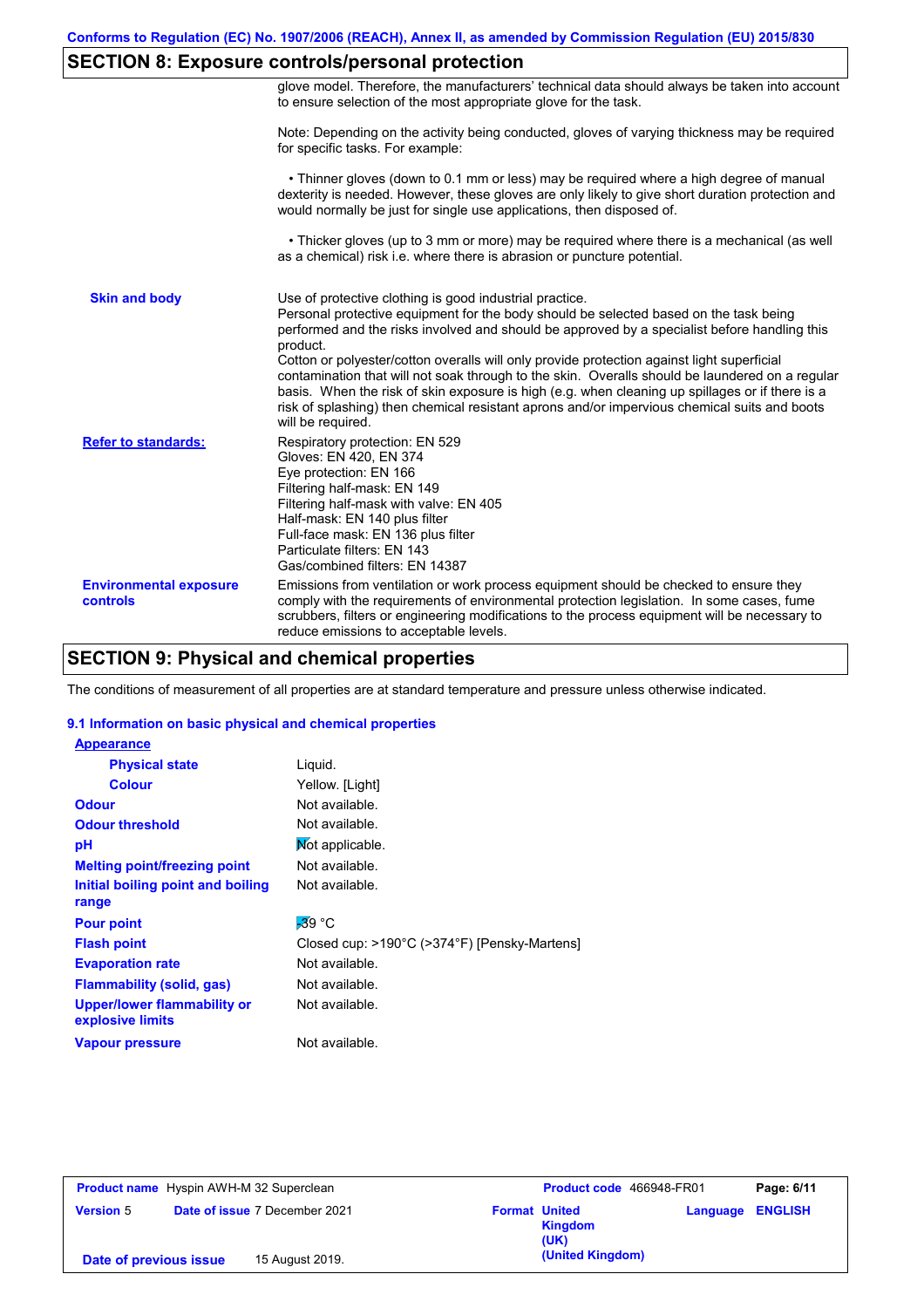# **SECTION 9: Physical and chemical properties**

|                                                   |                                                                                                                        | Vapour Pressure at 20°C |         |                    | Vapour pressure at 50°C |     |               |
|---------------------------------------------------|------------------------------------------------------------------------------------------------------------------------|-------------------------|---------|--------------------|-------------------------|-----|---------------|
|                                                   | <b>Ingredient name</b>                                                                                                 | mm Hg kPa               |         | <b>Method</b>      | <sub>mm</sub><br>Hg     | kPa | <b>Method</b> |
|                                                   | Distillates (petroleum),<br>hydrotreated heavy<br>paraffinic                                                           | < 0.08                  | < 0.011 | <b>ASTM D 5191</b> |                         |     |               |
|                                                   | Distillates (petroleum),<br>solvent-dewaxed<br>heavy paraffinic                                                        | < 0.08                  | < 0.011 | <b>ASTM D 5191</b> |                         |     |               |
|                                                   | Distillates (petroleum),<br>hydrotreated heavy<br>paraffinic                                                           | < 0.08                  | < 0.011 | <b>ASTM D 5191</b> |                         |     |               |
|                                                   | Distillates (petroleum),<br>solvent-dewaxed<br>heavy paraffinic                                                        | < 0.08                  | < 0.011 | <b>ASTM D 5191</b> |                         |     |               |
| <b>Vapour density</b>                             | Not available.                                                                                                         |                         |         |                    |                         |     |               |
| <b>Relative density</b>                           | Not available.                                                                                                         |                         |         |                    |                         |     |               |
| <b>Density</b>                                    | <1000 kg/m <sup>3</sup> (<1 g/cm <sup>3</sup> ) at 15 <sup>°</sup> C                                                   |                         |         |                    |                         |     |               |
| <b>Solubility(ies)</b>                            | insoluble in water.                                                                                                    |                         |         |                    |                         |     |               |
| <b>Partition coefficient: n-octanol/</b><br>water | Mot applicable.                                                                                                        |                         |         |                    |                         |     |               |
| <b>Auto-ignition temperature</b>                  | Not available.                                                                                                         |                         |         |                    |                         |     |               |
| <b>Decomposition temperature</b>                  | Not available.                                                                                                         |                         |         |                    |                         |     |               |
| <b>Viscosity</b>                                  | Kinematic: 32 mm <sup>2</sup> /s (32 cSt) at 40 $^{\circ}$ C<br>Kinematic: 6.35 mm <sup>2</sup> /s (6.35 cSt) at 100°C |                         |         |                    |                         |     |               |
| <b>Explosive properties</b>                       | Not available.                                                                                                         |                         |         |                    |                         |     |               |
| <b>Oxidising properties</b>                       | Not available.                                                                                                         |                         |         |                    |                         |     |               |
| <b>Particle characteristics</b>                   |                                                                                                                        |                         |         |                    |                         |     |               |
| <b>Median particle size</b>                       | Mot applicable.                                                                                                        |                         |         |                    |                         |     |               |
| 9.2 Other information                             |                                                                                                                        |                         |         |                    |                         |     |               |
| No additional information.                        |                                                                                                                        |                         |         |                    |                         |     |               |
| <b>SECTION 10: Stability and reactivity</b>       |                                                                                                                        |                         |         |                    |                         |     |               |
| <b>40.4 Donotivity</b>                            | No concitio toot data available for this product. Peter to Conditions to avaid and Incompatible                        |                         |         |                    |                         |     |               |

| <b>10.1 Reactivity</b>                            | No specific test data available for this product. Refer to Conditions to avoid and Incompatible<br>materials for additional information.                                |
|---------------------------------------------------|-------------------------------------------------------------------------------------------------------------------------------------------------------------------------|
| <b>10.2 Chemical stability</b>                    | The product is stable.                                                                                                                                                  |
| <b>10.3 Possibility of</b><br>hazardous reactions | Under normal conditions of storage and use, hazardous reactions will not occur.<br>Under normal conditions of storage and use, hazardous polymerisation will not occur. |
| <b>10.4 Conditions to avoid</b>                   | Avoid all possible sources of ignition (spark or flame).                                                                                                                |
| 10.5 Incompatible materials                       | Reactive or incompatible with the following materials: oxidising materials.                                                                                             |
| <b>10.6 Hazardous</b><br>decomposition products   | Under normal conditions of storage and use, hazardous decomposition products should not be<br>produced.                                                                 |

## **SECTION 11: Toxicological information**

| 11.1 Information on toxicological effects          |                                                                                                     |                      |                          |          |                |
|----------------------------------------------------|-----------------------------------------------------------------------------------------------------|----------------------|--------------------------|----------|----------------|
| <b>Acute toxicity estimates</b>                    |                                                                                                     |                      |                          |          |                |
| Not available.                                     |                                                                                                     |                      |                          |          |                |
| <b>Information on likely</b><br>routes of exposure | Routes of entry anticipated: Dermal, Inhalation.                                                    |                      |                          |          |                |
| <b>Potential acute health effects</b>              |                                                                                                     |                      |                          |          |                |
| <b>Inhalation</b>                                  | Vapour inhalation under ambient conditions is not normally a problem due to low vapour<br>pressure. |                      |                          |          |                |
| <b>Product name</b> Hyspin AWH-M 32 Superclean     |                                                                                                     |                      | Product code 466948-FR01 |          | Page: 7/11     |
| <b>Version 5</b><br>Date of issue 7 December 2021  |                                                                                                     | <b>Format United</b> | <b>Kingdom</b><br>(UK)   | Language | <b>ENGLISH</b> |
| Date of previous issue                             | 15 August 2019.                                                                                     |                      | (United Kingdom)         |          |                |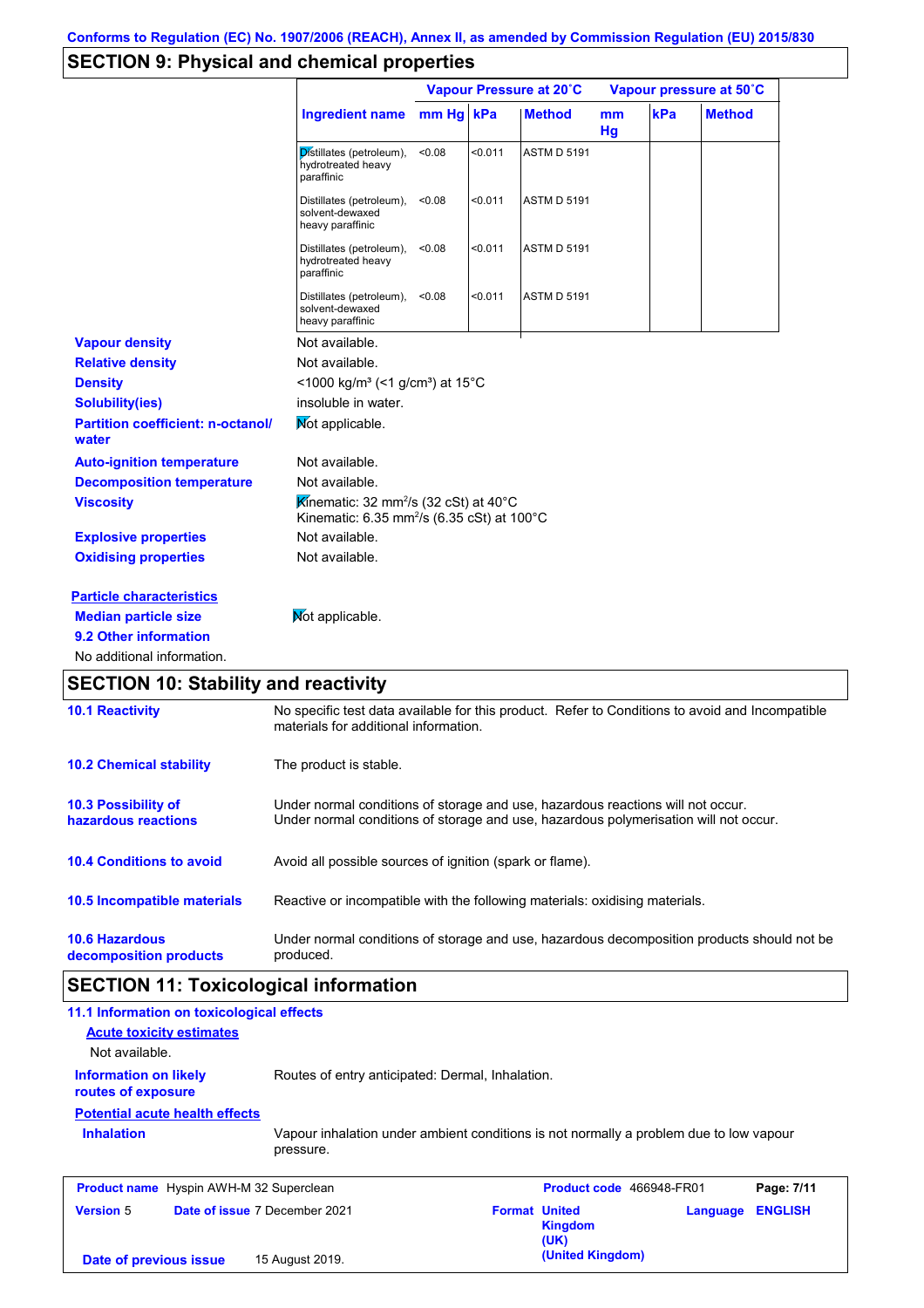## **SECTION 11: Toxicological information**

| <b>Ingestion</b>                        | No known significant effects or critical hazards.                                                                 |
|-----------------------------------------|-------------------------------------------------------------------------------------------------------------------|
| <b>Skin contact</b>                     | Defatting to the skin. May cause skin dryness and irritation.                                                     |
| <b>Eye contact</b>                      | No known significant effects or critical hazards.                                                                 |
|                                         | <b>Symptoms related to the physical, chemical and toxicological characteristics</b>                               |
| <b>Inhalation</b>                       | No specific data.                                                                                                 |
| <b>Ingestion</b>                        | No specific data.                                                                                                 |
| <b>Skin contact</b>                     | Adverse symptoms may include the following:<br>irritation<br>dryness<br>cracking                                  |
| <b>Eye contact</b>                      | No specific data.                                                                                                 |
|                                         | Delayed and immediate effects as well as chronic effects from short and long-term exposure                        |
| <b>Inhalation</b>                       | Overexposure to the inhalation of airborne droplets or aerosols may cause irritation of the<br>respiratory tract. |
| <b>Ingestion</b>                        | Ingestion of large quantities may cause nausea and diarrhoea.                                                     |
| <b>Skin contact</b>                     | Prolonged or repeated contact can defat the skin and lead to irritation and/or dermatitis.                        |
| <b>Eye contact</b>                      | Potential risk of transient stinging or redness if accidental eye contact occurs.                                 |
| <b>Potential chronic health effects</b> |                                                                                                                   |
| <b>General</b>                          | No known significant effects or critical hazards.                                                                 |
| <b>Carcinogenicity</b>                  | No known significant effects or critical hazards.                                                                 |
| <b>Mutagenicity</b>                     | No known significant effects or critical hazards.                                                                 |
| <b>Developmental effects</b>            | No known significant effects or critical hazards.                                                                 |
| <b>Fertility effects</b>                | No known significant effects or critical hazards.                                                                 |
|                                         |                                                                                                                   |

## **SECTION 12: Ecological information**

| <b>12.1 Toxicity</b>         |                             |
|------------------------------|-----------------------------|
| <b>Environmental hazards</b> | Not classified as dangerous |

### **12.2 Persistence and degradability**

Expected to be biodegradable.

#### **12.3 Bioaccumulative potential**

This product is not expected to bioaccumulate through food chains in the environment.

| <b>12.4 Mobility in soil</b>                                  |                                                                      |
|---------------------------------------------------------------|----------------------------------------------------------------------|
| <b>Soil/water partition</b><br>coefficient (K <sub>oc</sub> ) | Not available.                                                       |
| <b>Mobility</b>                                               | Spillages may penetrate the soil causing ground water contamination. |

### **12.5 Results of PBT and vPvB assessment**

Product does not meet the criteria for PBT or vPvB according to Regulation (EC) No. 1907/2006, Annex XIII.

### **12.6 Other adverse effects**

Spills may form a film on water surfaces causing physical damage to organisms. Oxygen transfer could also be impaired. **Other ecological information**

### **SECTION 13: Disposal considerations**

| <b>13.1 Waste treatment methods</b>   |                                                                                                                                                                      |
|---------------------------------------|----------------------------------------------------------------------------------------------------------------------------------------------------------------------|
| <b>Product</b>                        |                                                                                                                                                                      |
| <b>Methods of disposal</b>            | Where possible, arrange for product to be recycled. Dispose of via an authorised person/<br>licensed waste disposal contractor in accordance with local regulations. |
| <b>Hazardous waste</b>                | Yes.                                                                                                                                                                 |
| <b>European waste catalogue (EWC)</b> |                                                                                                                                                                      |
| <b>Waste code</b>                     | <b>Waste designation</b>                                                                                                                                             |
| 13 01 10*                             | mineral based non-chlorinated hydraulic oils                                                                                                                         |

| <b>Product name</b> Hyspin AWH-M 32 Superclean |  | Product code 466948-FR01             |                      | Page: 8/11       |                         |  |
|------------------------------------------------|--|--------------------------------------|----------------------|------------------|-------------------------|--|
| <b>Version 5</b>                               |  | <b>Date of issue 7 December 2021</b> | <b>Format United</b> | Kingdom<br>(UK)  | <b>Language ENGLISH</b> |  |
| Date of previous issue                         |  | 15 August 2019.                      |                      | (United Kingdom) |                         |  |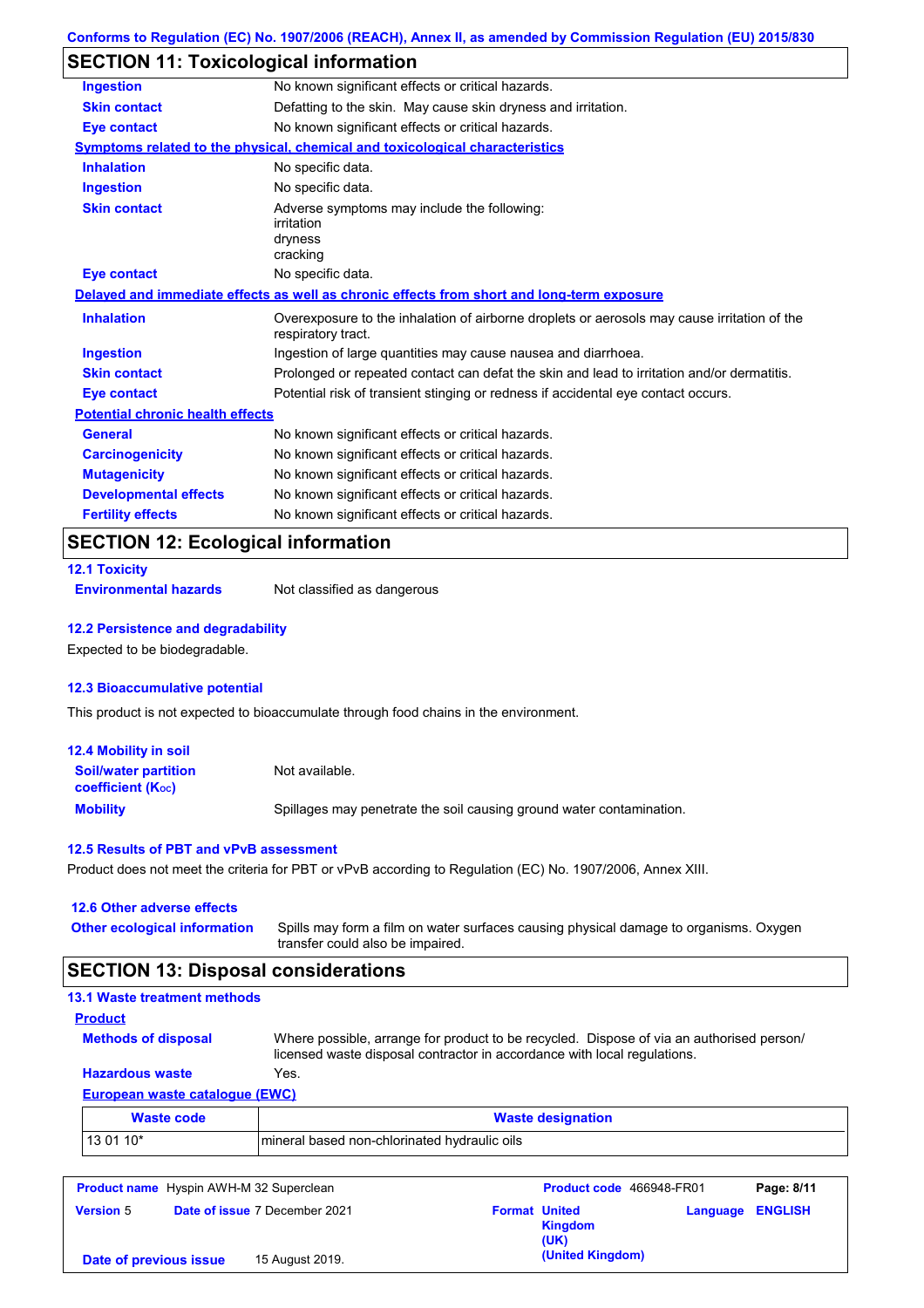### **SECTION 13: Disposal considerations**

However, deviation from the intended use and/or the presence of any potential contaminants may require an alternative waste disposal code to be assigned by the end user.

#### **Packaging**

**Methods of disposal**

Where possible, arrange for product to be recycled. Dispose of via an authorised person/ licensed waste disposal contractor in accordance with local regulations.

| <b>Waste code</b>                                                                                                                                                                                                                                                     | European waste catalogue (EWC) |  |  |  |
|-----------------------------------------------------------------------------------------------------------------------------------------------------------------------------------------------------------------------------------------------------------------------|--------------------------------|--|--|--|
| 15 01 10*<br>packaging containing residues of or contaminated by hazardous substances                                                                                                                                                                                 |                                |  |  |  |
| This material and its container must be disposed of in a safe way. Empty containers or liners<br><b>Special precautions</b><br>may retain some product residues. Avoid dispersal of spilt material and runoff and contact with<br>soil, waterways, drains and sewers. |                                |  |  |  |
| Commission 2014/955/EU<br><b>References</b><br>Directive 2008/98/EC                                                                                                                                                                                                   |                                |  |  |  |

### **SECTION 14: Transport information**

|                                           | <b>ADR/RID</b> | <b>ADN</b>     | <b>IMDG</b>    | <b>IATA</b>    |
|-------------------------------------------|----------------|----------------|----------------|----------------|
| 14.1 UN number                            | Not regulated. | Not regulated. | Not regulated. | Not regulated. |
| 14.2 UN proper<br>shipping name           |                |                | $\blacksquare$ |                |
| <b>14.3 Transport</b><br>hazard class(es) |                |                | -              |                |
| 14.4 Packing<br>group                     |                |                | -              |                |
| 14.5<br><b>Environmental</b><br>hazards   | No.            | No.            | No.            | No.            |
| <b>Additional</b><br><b>information</b>   |                |                |                |                |

**14.6 Special precautions for user** Not available.

**14.7 Transport in bulk according to IMO instruments** Not available.

### **SECTION 15: Regulatory information**

**15.1 Safety, health and environmental regulations/legislation specific for the substance or mixture EU Regulation (EC) No. 1907/2006 (REACH)**

**Annex XIV - List of substances subject to authorisation**

#### **Annex XIV**

None of the components are listed.

**Substances of very high concern**

None of the components are listed.

#### **EU Regulation (EC) No. 1907/2006 (REACH)**

**Annex XVII - Restrictions on the manufacture, placing on the market and use of certain dangerous substances, mixtures and articles** Not applicable.

#### **Other regulations**

**REACH Status** The company, as identified in Section 1, sells this product in the EU in compliance with the current requirements of REACH.

| <b>Product name</b> Hyspin AWH-M 32 Superclean |  | <b>Product code</b> 466948-FR01      |                      | Page: 9/11             |                         |  |
|------------------------------------------------|--|--------------------------------------|----------------------|------------------------|-------------------------|--|
| <b>Version 5</b>                               |  | <b>Date of issue 7 December 2021</b> | <b>Format United</b> | <b>Kingdom</b><br>(UK) | <b>Language ENGLISH</b> |  |
| Date of previous issue                         |  | 15 August 2019.                      |                      | (United Kingdom)       |                         |  |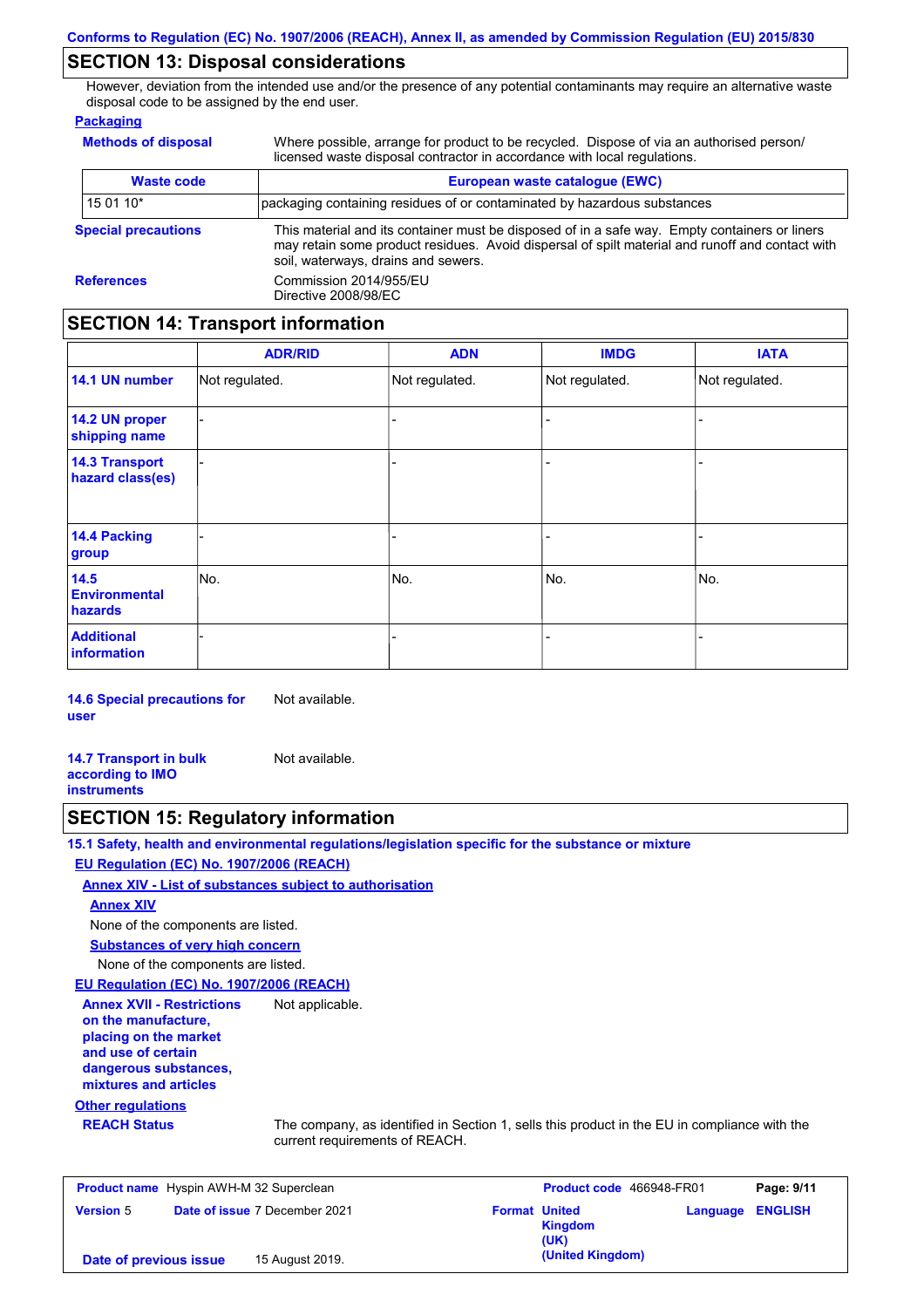# **SECTION 15: Regulatory information**

| <b>United States inventory</b><br>(TSCA 8b)                     | All components are active or exempted. |
|-----------------------------------------------------------------|----------------------------------------|
| <b>Australia inventory (AIIC)</b>                               | All components are listed or exempted. |
| <b>Canada inventory</b>                                         | All components are listed or exempted. |
| <b>China inventory (IECSC)</b>                                  | All components are listed or exempted. |
| <b>Japan inventory (CSCL)</b>                                   | All components are listed or exempted. |
| <b>Korea inventory (KECI)</b>                                   | All components are listed or exempted. |
| <b>Philippines inventory</b><br>(PICCS)                         | All components are listed or exempted. |
| <b>Taiwan Chemical</b><br><b>Substances Inventory</b><br>(TCSI) | All components are listed or exempted. |
| Ozone depleting substances (1005/2009/EU)<br>Not listed.        |                                        |
| Prior Informed Consent (PIC) (649/2012/EU)<br>Not listed.       |                                        |
| <b>Persistent Organic Pollutants</b><br>Not listed.             |                                        |

### **EU - Water framework directive - Priority substances**

None of the components are listed.

### **Seveso Directive**

This product is not controlled under the Seveso Directive.

| <b>15.2 Chemical safety</b> | A Chemical Safety Assessment has been carried out for one or more of the substances within  |
|-----------------------------|---------------------------------------------------------------------------------------------|
| assessment                  | this mixture. A Chemical Safety Assessment has not been carried out for the mixture itself. |

# **SECTION 16: Other information**

| <b>Abbreviations and acronyms</b>              | ADN = European Provisions concerning the International Carriage of Dangerous Goods by<br>Inland Waterway<br>ADR = The European Agreement concerning the International Carriage of Dangerous Goods by<br>Road                                                                                  |                                                    |          |                |  |  |  |                                |
|------------------------------------------------|-----------------------------------------------------------------------------------------------------------------------------------------------------------------------------------------------------------------------------------------------------------------------------------------------|----------------------------------------------------|----------|----------------|--|--|--|--------------------------------|
|                                                | ATE = Acute Toxicity Estimate                                                                                                                                                                                                                                                                 |                                                    |          |                |  |  |  |                                |
|                                                | <b>BCF</b> = Bioconcentration Factor                                                                                                                                                                                                                                                          |                                                    |          |                |  |  |  |                                |
|                                                | CAS = Chemical Abstracts Service                                                                                                                                                                                                                                                              |                                                    |          |                |  |  |  |                                |
|                                                | CLP = Classification, Labelling and Packaging Regulation [Regulation (EC) No. 1272/2008]<br>CSA = Chemical Safety Assessment                                                                                                                                                                  |                                                    |          |                |  |  |  |                                |
|                                                | CSR = Chemical Safety Report                                                                                                                                                                                                                                                                  |                                                    |          |                |  |  |  |                                |
|                                                | <b>DMEL = Derived Minimal Effect Level</b>                                                                                                                                                                                                                                                    |                                                    |          |                |  |  |  |                                |
|                                                | DNEL = Derived No Effect Level                                                                                                                                                                                                                                                                |                                                    |          |                |  |  |  |                                |
|                                                | EINECS = European Inventory of Existing Commercial chemical Substances<br>ES = Exposure Scenario<br>EUH statement = CLP-specific Hazard statement                                                                                                                                             |                                                    |          |                |  |  |  |                                |
|                                                |                                                                                                                                                                                                                                                                                               |                                                    |          |                |  |  |  |                                |
|                                                |                                                                                                                                                                                                                                                                                               |                                                    |          |                |  |  |  | EWC = European Waste Catalogue |
|                                                | GHS = Globally Harmonized System of Classification and Labelling of Chemicals<br>IATA = International Air Transport Association<br>IBC = Intermediate Bulk Container<br><b>IMDG = International Maritime Dangerous Goods</b><br>LogPow = logarithm of the octanol/water partition coefficient |                                                    |          |                |  |  |  |                                |
|                                                |                                                                                                                                                                                                                                                                                               |                                                    |          |                |  |  |  |                                |
|                                                |                                                                                                                                                                                                                                                                                               |                                                    |          |                |  |  |  |                                |
|                                                |                                                                                                                                                                                                                                                                                               |                                                    |          |                |  |  |  |                                |
|                                                | MARPOL = International Convention for the Prevention of Pollution From Ships, 1973 as                                                                                                                                                                                                         |                                                    |          |                |  |  |  |                                |
|                                                | modified by the Protocol of 1978. ("Marpol" = marine pollution)                                                                                                                                                                                                                               |                                                    |          |                |  |  |  |                                |
|                                                | OECD = Organisation for Economic Co-operation and Development                                                                                                                                                                                                                                 |                                                    |          |                |  |  |  |                                |
|                                                | PBT = Persistent, Bioaccumulative and Toxic                                                                                                                                                                                                                                                   |                                                    |          |                |  |  |  |                                |
|                                                | <b>PNEC = Predicted No Effect Concentration</b>                                                                                                                                                                                                                                               |                                                    |          |                |  |  |  |                                |
|                                                | REACH = Registration, Evaluation, Authorisation and Restriction of Chemicals Regulation                                                                                                                                                                                                       |                                                    |          |                |  |  |  |                                |
|                                                | [Regulation (EC) No. 1907/2006]                                                                                                                                                                                                                                                               |                                                    |          |                |  |  |  |                                |
|                                                | RID = The Regulations concerning the International Carriage of Dangerous Goods by Rail                                                                                                                                                                                                        |                                                    |          |                |  |  |  |                                |
|                                                |                                                                                                                                                                                                                                                                                               | <b>RRN = REACH Registration Number</b>             |          |                |  |  |  |                                |
|                                                |                                                                                                                                                                                                                                                                                               | SADT = Self-Accelerating Decomposition Temperature |          |                |  |  |  |                                |
|                                                | SVHC = Substances of Very High Concern<br>STOT-RE = Specific Target Organ Toxicity - Repeated Exposure                                                                                                                                                                                        |                                                    |          |                |  |  |  |                                |
|                                                |                                                                                                                                                                                                                                                                                               |                                                    |          |                |  |  |  |                                |
|                                                | STOT-SE = Specific Target Organ Toxicity - Single Exposure                                                                                                                                                                                                                                    |                                                    |          |                |  |  |  |                                |
| <b>Product name</b> Hyspin AWH-M 32 Superclean |                                                                                                                                                                                                                                                                                               | Product code 466948-FR01                           |          | Page: 10/11    |  |  |  |                                |
| <b>Version 5</b>                               | Date of issue 7 December 2021                                                                                                                                                                                                                                                                 | <b>Format United</b><br><b>Kingdom</b><br>(UK)     | Language | <b>ENGLISH</b> |  |  |  |                                |
| Date of previous issue                         | 15 August 2019.                                                                                                                                                                                                                                                                               | (United Kingdom)                                   |          |                |  |  |  |                                |